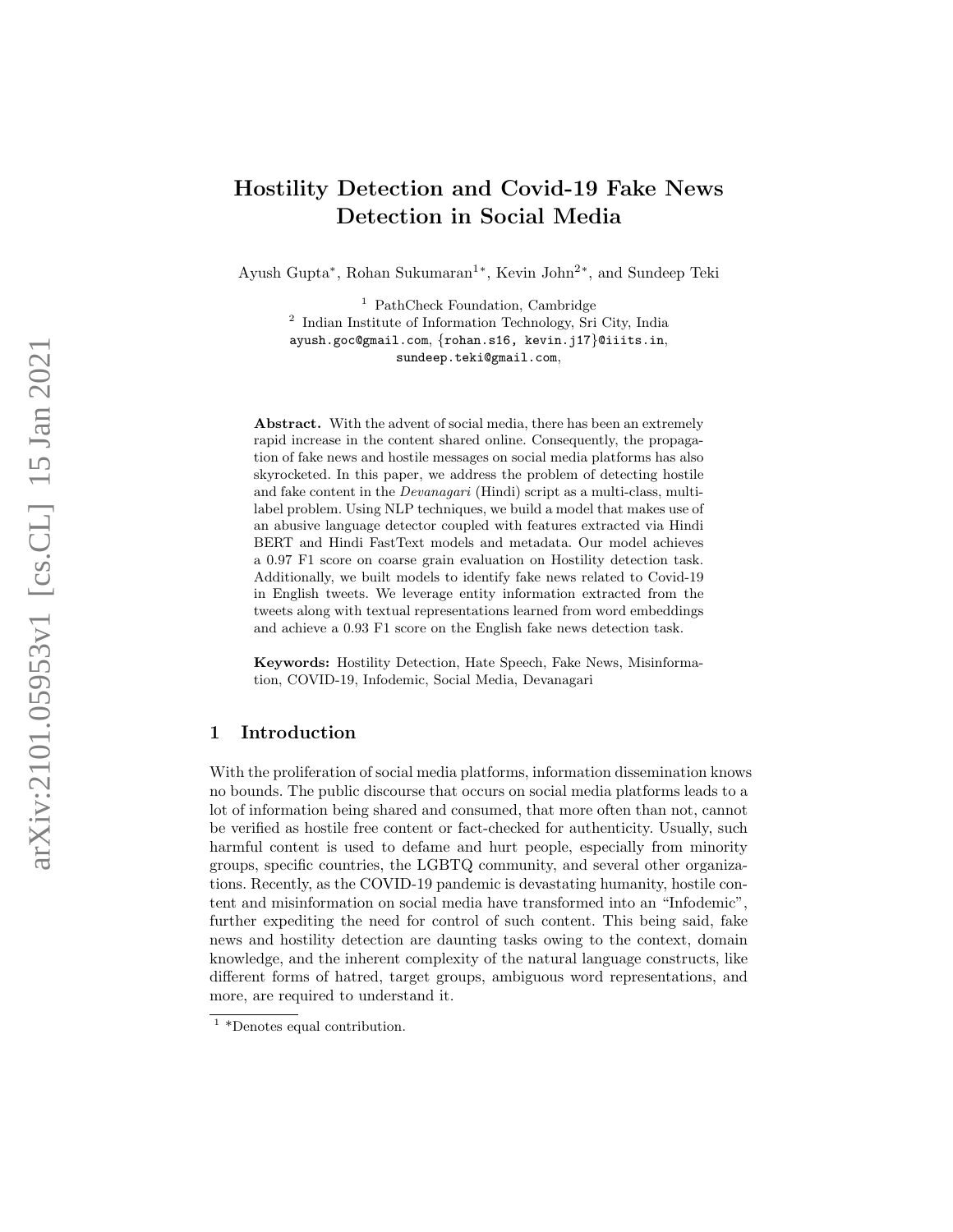In this paper, as part of the Shared Task organized in CONSTRAINT 2020 [\[1,](#page-10-0)[18](#page-11-0)[,19\]](#page-11-1), we look at fake news detection for English and Hindi (Devanagari) tweets, as well as hostility detection for Hindi tweets. We evaluated machine learning and deep learning models and propose an ensemble model that combines language representations with the features (linguistic and otherwise) extracted from the data. Furthermore, we measure the differential impact of each feature and also notice that our model was able to provide the correct annotation for a few of the miss-annotated samples in the English fake news dataset, opening up to possibilities of weak supervision for labeling.

Our contributions in this paper are primarily the identification of entities pertinent to fake news detection and data analysis steps that can be taken to understand such micro-blogging data. We show that a lightweight ensemble of Word2Vec [\[15\]](#page-11-2) coupled with entity information gives better performance in English fake news detection than larger BERT [\[6\]](#page-10-1) based models. Our ensemble model achieved 0.93 F1 score (above the baseline scores). Furthermore, we perform Hostility detection by ensembling models based on Hindi BERT and Hindi FastText. Further, we create various simple but effective text features extracted from the tweets to be fed in the model and also compile a list of abusive words that are used in an abusive words detector, which further boosts the accuracy. Our methods obtained a weighted F1 score of 0.97 in coarse-grain classification for Hostility task and ranked 5th out of 45 teams. For the finegrain classification, our model obtained a weighted F1 of 0.62 and ranked 7th out of 45 teams.

## 2 Related Works

Riedel et al., (2017) [\[20\]](#page-11-3) used TF-IDF similarity scores between the title of the news and the content concatenated with the corresponding TF-IDF vectors. This was further fed into a fully connected neural network. Albeit impressive results, this approach is not useful for identifying fake news that is spreading via microblogging sites. Further, work from Khatter et al. (2019) [\[9\]](#page-11-4) looks at solving the problem using a multimodal approach. The authors make use of a Variational Autoencoder to learn the representation of a social media post, combining the textual and image representations. More recent work from Lee et al. (2020) [\[12\]](#page-11-5) utilizes a language model as a zero-shot fact-checker. A masked language model (MLM) training followed by entailment check is adapted. The model is tested in a closed-book setting. The results look promising but require the presence of large scale fact-based data to enable such training. Vijjali et al. (2020) [\[22\]](#page-11-6) looked at the problem of claim verification by following a two-stage pipeline. The paper uses a combination of BERT [\[6\]](#page-10-1) and ALBERT [\[11\]](#page-11-7) models - for identifying explanations based on the claims from a large dataset and checking if the claims are entailment of the explanations.

Bohra et al. (2018)[\[3\]](#page-10-2) uses various linguistic features such as character, word, and lexicon-based features on Hindi-English code-mixed tweets into Hate speech or Normal speech and attain 71.7% accuracy with an SVM model. In [\[24\]](#page-12-0) the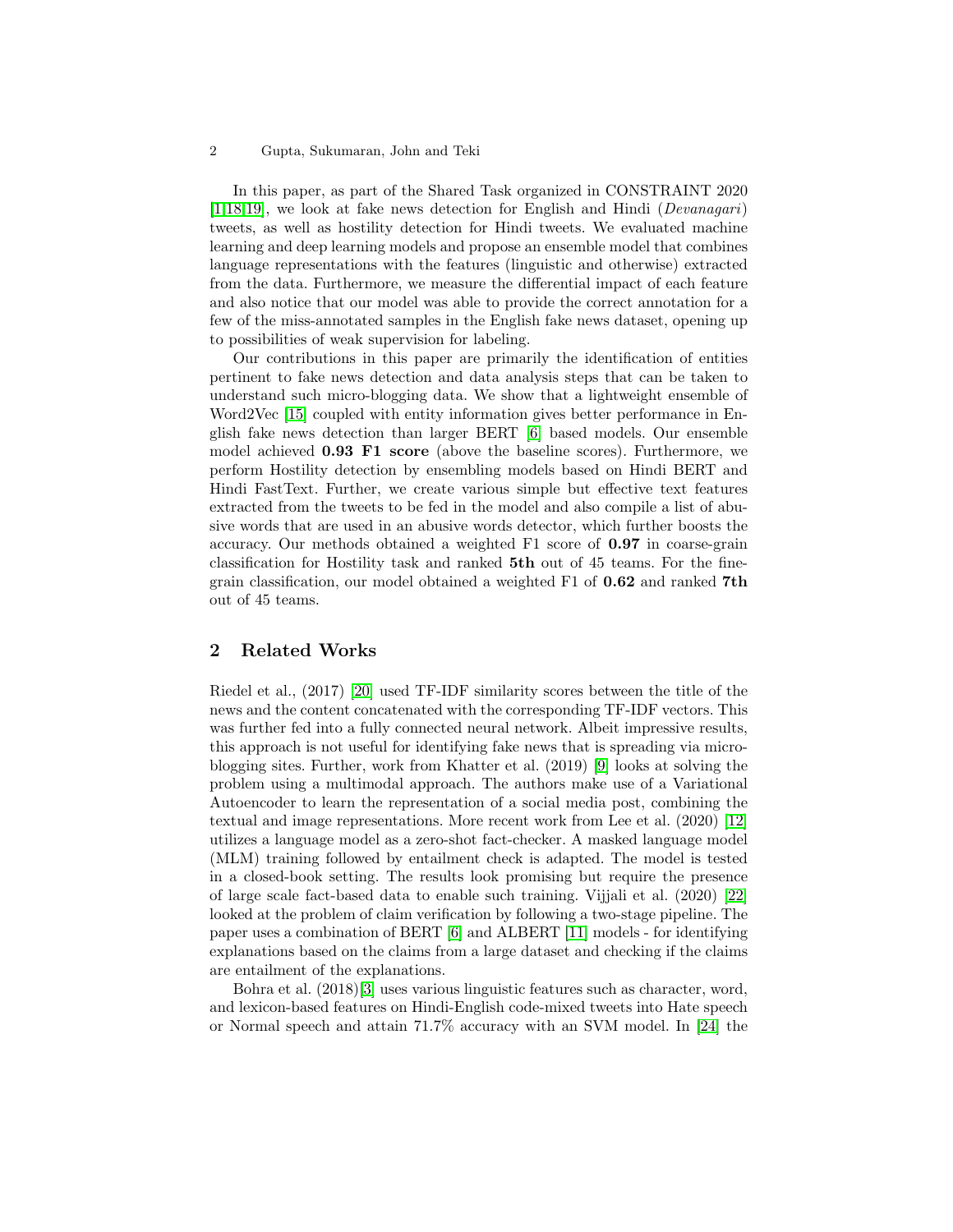authors use sentiment analysis to detect bullying in tweets and Latent Dirichlet Allocation (LDA) topic models [\[2\]](#page-10-3). Also, hate speech detection is a widely studied topic [\[7](#page-10-4)[,10\]](#page-11-8) with most of the work focused on developing binary classification models for English.

Research in Hostility detection is more focused on learning the discriminatory features via Deep Learning models instead of relying on hand-crafted features. Bhardwaj et al. (2020) [\[1\]](#page-10-0) computes input embedding with help of a pre-trained multilingual  $BERT(m-BERT) \text{ model}[6]$  $BERT(m-BERT) \text{ model}[6]$ , and is then fed into several machine learning models like Random Forest (RF), SVM, and Linear Regression (LR). Hostility detection on Devanagari is scant, and we apply Hindi Fast-Text and mBERT embeddings for hostility detection in Hindi; the classes for fine-grain classification: Hate, offensive, Defamation, Fake, and non-hostile, and coarse-grain classification: Hostile or non-hostile.

## 3 Method

#### 3.1 English Fake News

Preprocessing As the data in Patwa et al. (2020) [\[19\]](#page-11-1) are based on tweets scraped from the internet - abbreviations, social media lingo, URLs amongst other tokens are present in the dataset. The dataset contained an almost 50- 50 split of real and fake tweets in train, validation and test. In order to create embeddings from the data using Word2Vec[\[15\]](#page-11-2), FastText[\[4\]](#page-10-5), BERT[\[6\]](#page-10-1) and many more, we used multiple preprocessing steps. The data was initially rid of contractions, for instance - y'all  $\rightarrow$  you all, how're  $\rightarrow$  how are, and so on. These

<span id="page-2-1"></span>

Fig. 1: Data and modeling pipeline for English Fake News detection

contractions were identified through a combination of regex pattern matches and simple rules. Further, occurrences of URLs, mentions, emojis, numbers and so on were cleaned and removed with the help of tweet-preprocessor<sup>[3](#page-2-0)</sup> library, the punctuation and special characters were stripped and the remaining text was tokenized with the help of NLTK libraries.

<span id="page-2-0"></span><sup>3</sup> https://pypi.org/project/tweet-preprocessor/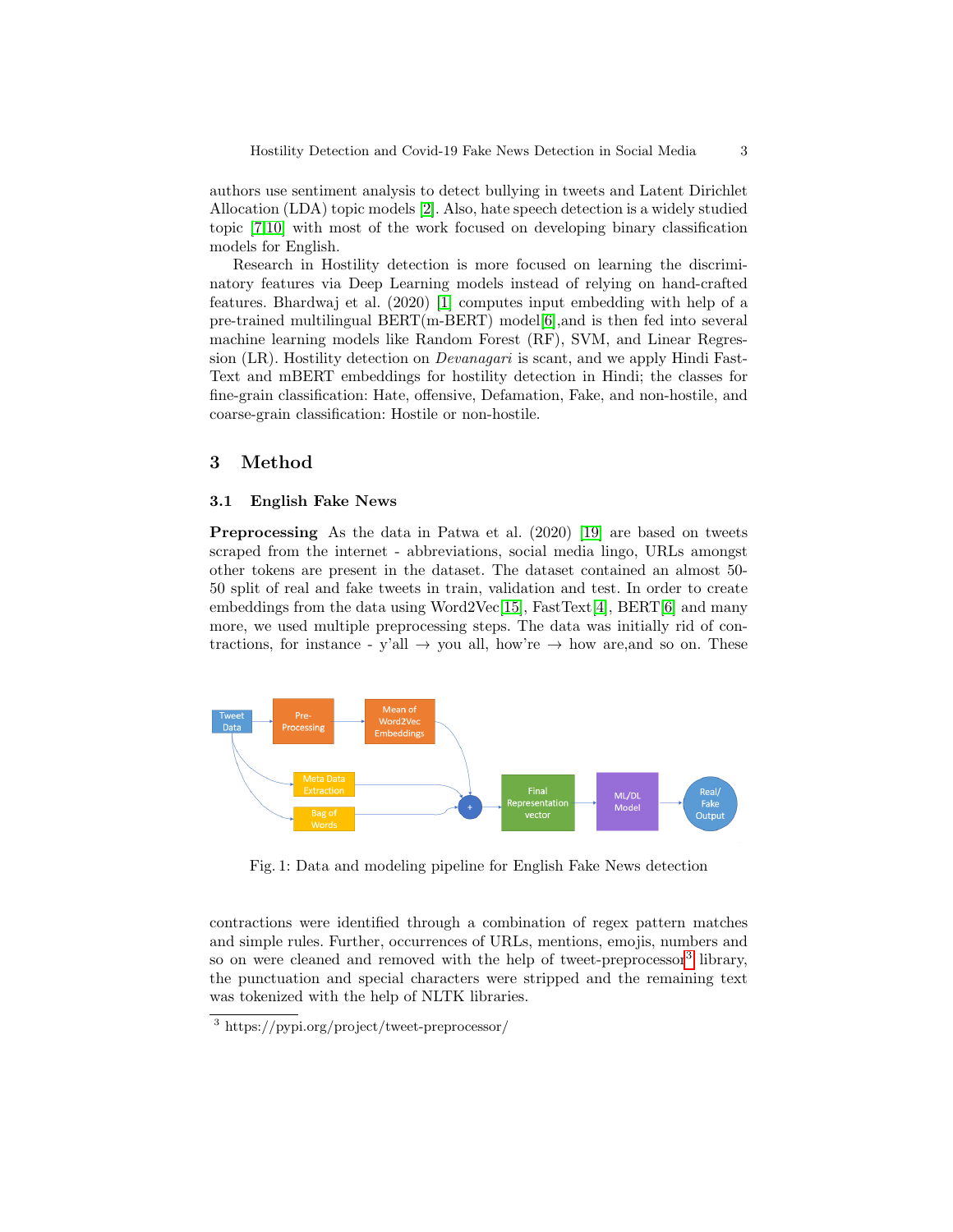Rule-based models Based on data analysis we observed that length of tweets, number of hashtags, number of mentions, etc. had a statistically significant impact in the class labels. All such similar patterns specific to the dataset were analysed and added as features to the model.

Distributional embeddings Using distributional word embeddings like Word2Vec [\[15\]](#page-11-2), FastText [\[4\]](#page-10-5) etc. has seen huge success in text classification. Word2Vec being a word level embedding suffers from the issue of Out Of Vocabulary (OOV) distributions. To mitigate this, an often adapted strategy is making use of subword level embeddings like FastText, BERT and more. All these models were used to convert raw text into a fixed-length embedding vectors.

Adding entity-based information using Bag of Words (BoW) The data has significant presence of entities like names of government bodies, scientific journals, places, organizations, etc and the distribution varies per class. Using TF-IDF based rankings, we built a Bag of Words (BoW) feature vector. This would indicate the presence or absence of each of the corresponding terms in a given sentence.

Contextual embeddings - BERT based models Transformer models [\[21\]](#page-11-9) like BERT [\[6\]](#page-10-1), RoBERTa [\[14\]](#page-11-10), ALBERT [\[11\]](#page-11-7), ELECTRA [\[5\]](#page-10-6), have shown success on NLP tasks like text classification, question answering sequence labeling and more. We make use of these models to find meaningful representations of the input sentences.

Ensemble model The idea behind the ensemble technique is to leverage the performance and robustness captured by the different models. Ensembling can be done using a range of methods from using a logical OR/logical AND operation over the "n" models' predictions, to using fully connected neural network layers to learn the representations of the models. Here, we also combine the metadata (length of tweet, number of mentions, etc.) and Bag of Words along with the predictions from different models, into a single vector representation and fed into a fully connected neural network for ensembling. The overview of the data pipeline is mentioned in Figure [1.](#page-2-1)

### 3.2 Hostility and Fake News Detection Hindi

Problem Formulation The Devanagari dataset demanded a coarse grained evaluation (Hostile or not) as well as a fine grained one(Non-Hostile, Hate, offensive, Fake and Defamation).

Data and Preprocessing Data distribution can be seen from Table [1.](#page-4-0) Prior to training the models, we perform a few preprocessing steps as follows: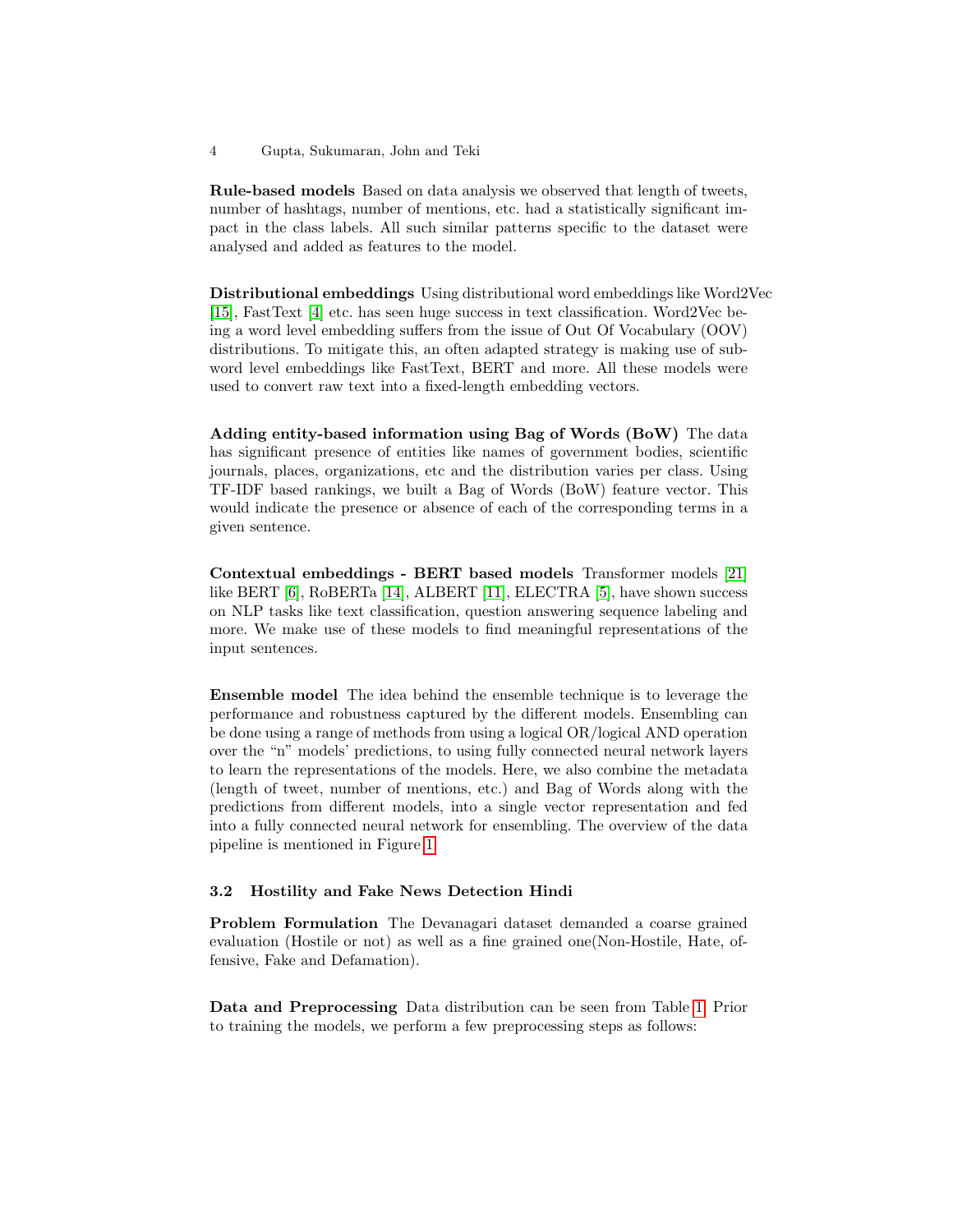|            | Hostile posts |      |                                  |     | Non-Hostile |      |
|------------|---------------|------|----------------------------------|-----|-------------|------|
|            |               |      | Fake Hate Offensive Defame Total |     |             |      |
| Train      | 1144          | 792  | 742                              | 564 | 2678        | 3050 |
| validation | 160           | 103  | 110                              | 77  | 376         | 435  |
| Test       | 334           | 237  | 219                              | 169 | 780         | 873  |
| Overall    | 1638          | 1132 | 1071                             | 810 | 3834        | 4358 |

<span id="page-4-0"></span>Hostility Detection and Covid-19 Fake News Detection in Social Media 5

Table 1: The data distribution for Hindi Hostility Dataset.

- Tokenization and removal: We designed a tweet-tokenizer to parse and remove every username-mention, hashtags, and URLs present.
- Stopword Removal: Tokenized tweets were passed through a customized stop word removal for the Hindi language.
- **Emoji Removal**: Demoji library<sup>[4](#page-4-1)</sup> was used to identify and remove emojis.
- Tweet cleaning: Removes all punctuation, new line, Unicode characters (u200B, u200C, u200D) which are zero-length white spaces.

Baseline Classifier As baselines, we experiment with three broad representations. (1)TF-IDF (2)mBERT Embedding (3)FastText Embedding

TF-IDF feature TF-IDF as the basic approach for text representation is widely used to score words thus helping in applications like text classification, topic modeling, etc. We clean the tweets by passing them through the above four preprocessing steps. The feature vector created from the clean tweets is passed into the machine learning models.

mBERT Embedding The initial baseline was defined by using the multilingual BERT (m-bert) model [\[13\]](#page-11-11) to handle the Hindi data. We use the approach defined by the authors[\[1\]](#page-10-0) to replicate the results for baseline. The preprocessing was a four-step process, defined in the previous subsection. We calculate the word embedding for each sentence in a tweet by tokenizing it and passing through the embedding matrix defined using the mBERT model. We use sentence embeddings as a feature for machine learning models.

FastText Embedding FastText<sup>[5](#page-4-2)</sup> is an open-source, lightweight library trained on 157 different languages, that allows users to learn text representations and text classifiers. FastText treats each word as a composition of character n-grams thereby the word representation is created by the sum of the character n-gram representations. The method of calculating sentence embedding is the same as described in the previous section.

<span id="page-4-1"></span><sup>4</sup> https://pypi.org/project/demoji/

<span id="page-4-2"></span> $5 \text{ https://fasttext.cc/}$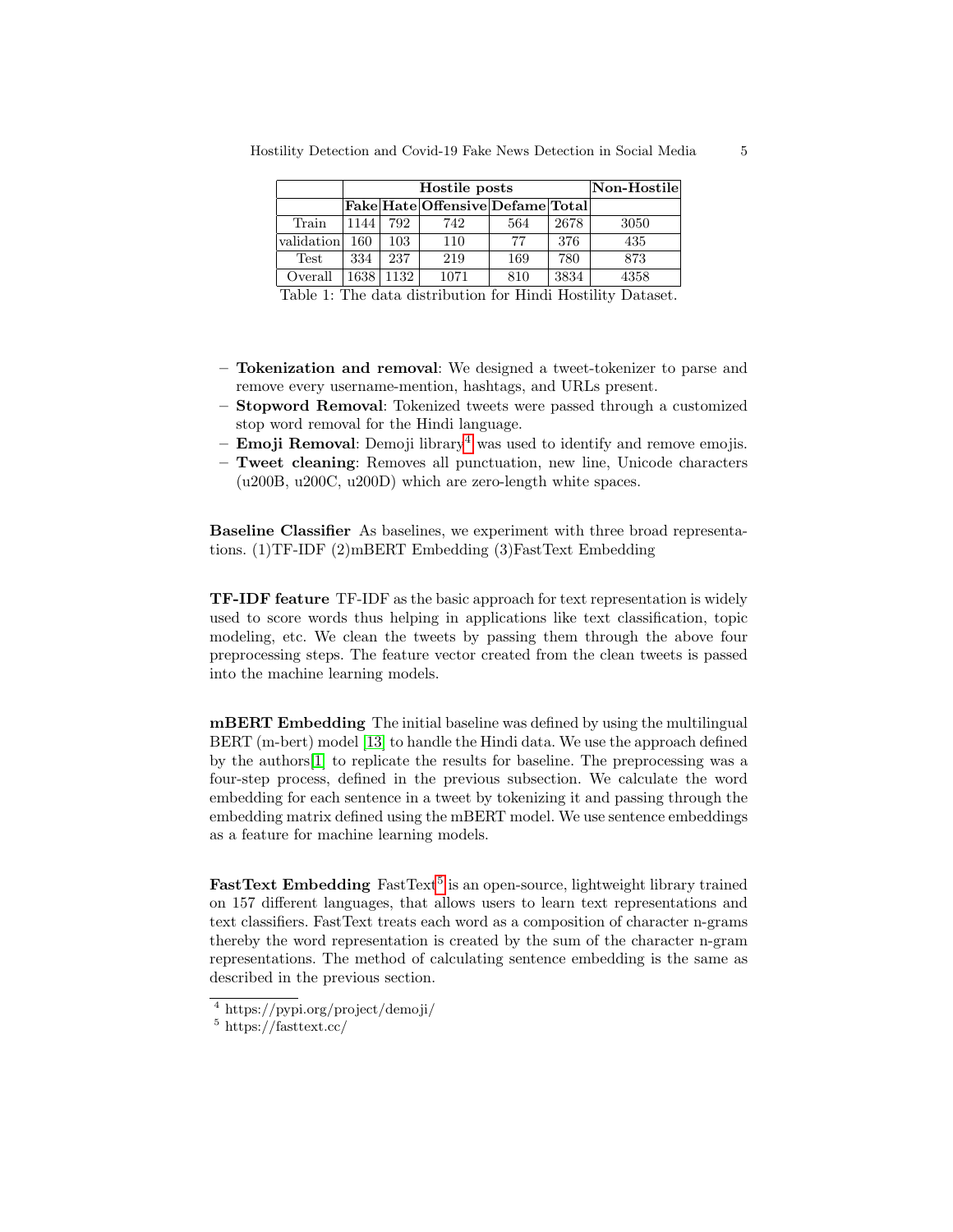Feature Identification and Extraction The feature Extractor module is used to identify and extract linguistic features from a given natural unstructured tweet. The feature Extraction module leverages several natural language processing (NLP) and regex techniques to extract these features. We have categorized them broadly into the following 3 modules: a) Abusive Language Detector b) Username Mention, URL, and Hashtag count c) Emoji Detector.

Abusive Language Detector We hypothesize that giving a count of abusive words as a feature to the classification model boosts the accuracy in detecting offensive tweets. To validate our hypothesis, we manually curated a list of commonly used 84 profane words in Hindi. We measure the presence of these profane words per tweet and use this count as a feature for the classification model.

Username Mention, URL, and Hashtag counter On analyzing the dataset, we found that on an average there were more hashtags and URLs in the nonhostile tweets as compared to the hostile ones, whereas there are more user mentions in the Hate tweets. Informed by this, we hypothesize that the user mention, presence of URL or Hashtag can have differential impact on the finegrain classes (Hate, Offensive, Fake, and Defamation). Therefore we design a rule-based method to parse each tweet to extract the count of the occurrence of these entities and use the count as an input feature.

Emoji Detector The inherent nature of micro-blogging(short messages) has made people use acronyms, emoticons, and various other special characters to express their message. We hypothesize that the use of emoji as a feature for hostility detection could increase the accuracy, as similar results were observed in sentiment analysis[\[23\]](#page-11-12). To validate this hypothesis, we use the demoji library to extract all the emojis present in the tweet and pass the count corresponding to each tweet as a feature to the classification model along with other features.



Fig. 2: Data and modeling pipeline for Hindi Hostility Classification

<sup>6</sup> Gupta, Sukumaran, John and Teki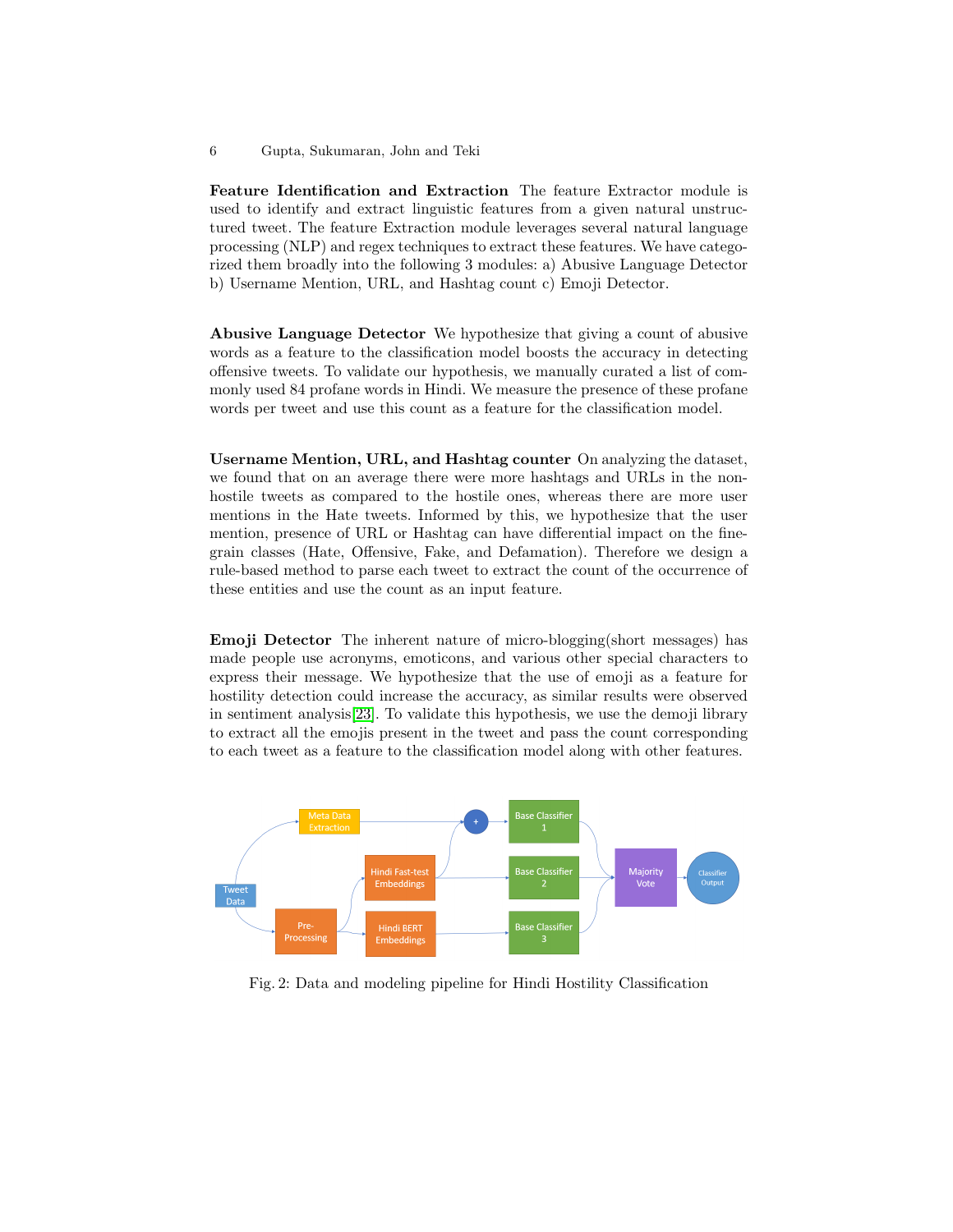FastText based LSTM + FastText Classifier FastText represents a text by average of word vector and it also allows the word vector to be updated through back-propagation while training. FastText classifier uses (multinomial) logistic regression for training on the vector average and leverages Hierarchical Softmax to reduce computational complexity. We pass the cleaned training data to the FastText, and use grid search to find the optimal hyperparameter for the model. For the multi-label classification we use one-vs-all strategy.

FastText based LSTM  $+$  Features In this paper, we built the hostility classification model using the LSTM[\[8\]](#page-11-13) model with FastText embedding and metadata. We use the LSTM model owing to its internal memory to process long-range dependencies in sequential inputs like tweets. This model takes two inputs, the first being  $V = \{v1, v2, ..., vn\}$  the FastText Embedding, where each  $v_i$  represents a cleaned tweet in vector space and the second MD = {A, E, H, M, U} the 5-tuplet metadata representation where A, E, H, M, U are the count of abusive words, emoji, hashtag, mention, and URL per clean tweet respectively. We use  $keras<sup>6</sup>$  $keras<sup>6</sup>$  $keras<sup>6</sup>$  to define and train our model.

BERT-Hindi Embedding with BERT model Recent papers using BERT based contextual embedding models have shown SOTA performance in Hostile language identification [\[16](#page-11-14)[,17\]](#page-11-15). We use Hindi-BERT pre-trained model<sup>[7](#page-6-1)</sup> and finetune it on our dataset. The Hindi BERT model has 12 hidden layers, with an encoding layer of 256 dimensions instead of 786, the model has 4 attention heads for each attention layer. The dimension of the feed-forward layer is kept as 1024 instead of 3072 which is the default in BERT models. We find the best learning rate (i.e., 1.2e-4 here) for the model by simulating the training data briefly with different learning rates and choose the one with minimum loss. For training, we pass the preprocessed tweets into the BERT model and train the model for 12 epochs with a batch size of 8.

Ensemble Model In this approach, we ensemble three base classifier, which are FastText Embedding with FastText classifier, FastText Embedding with LSTM model, and Hindi BERT Embedding with BERT model. The whole framework of ensemble setting is illustrated in Fig. 2. Each of the base classifier is explained in the above subsection. The final classification is made by fusing the outputs of all three base classifiers through majority voting.

## 4 Experiments

### 4.1 English Fake News

Models We experimented by using the word embeddings extracted from Fast-Text and Word2Vec and we used the mean of these word embeddings of the tweet

<span id="page-6-0"></span> $6$  https://keras.io/

<span id="page-6-1"></span><sup>7</sup> https://huggingface.co/models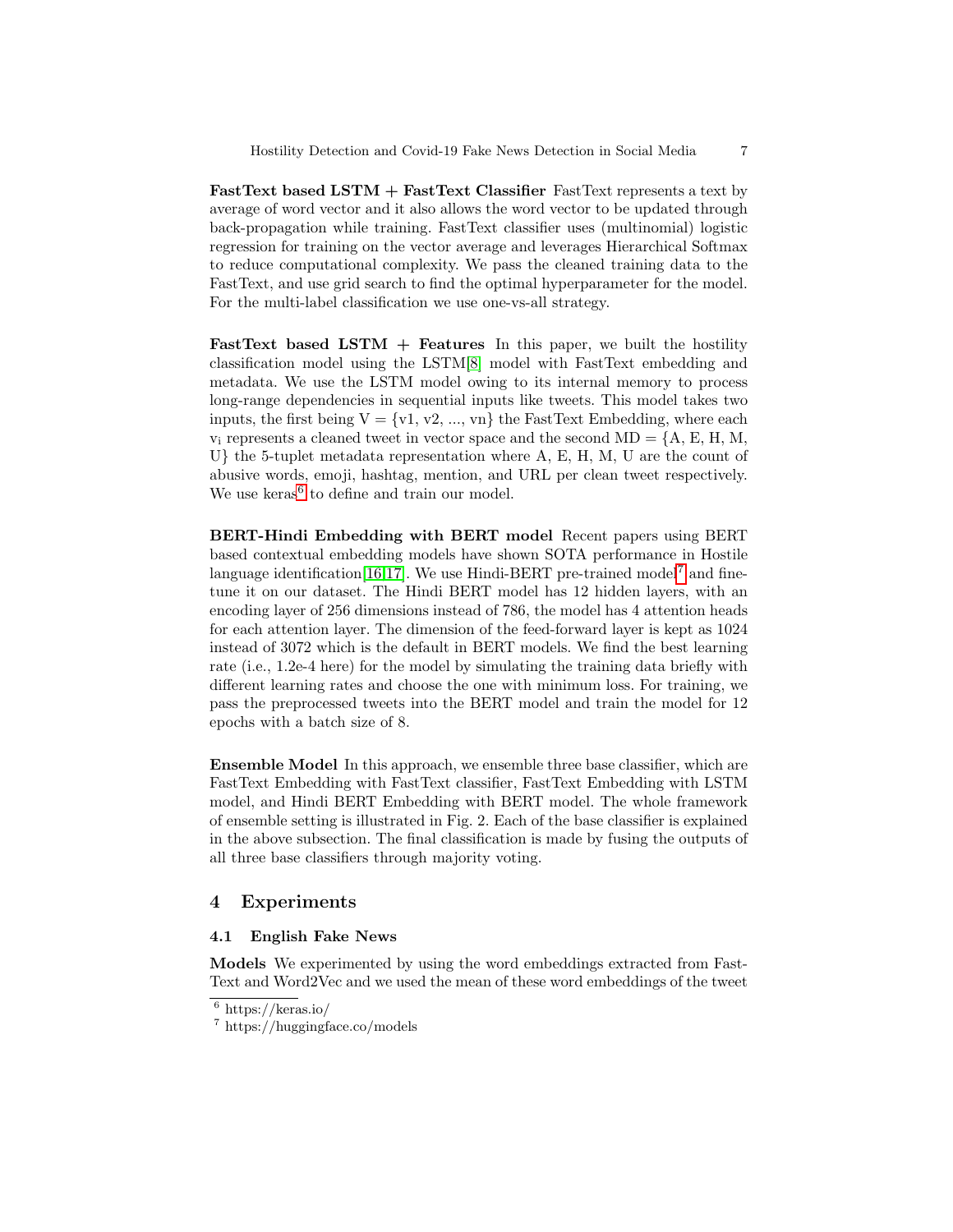as input to the machine learning models, as shown in Figure [1.](#page-2-1) By examining the predictions of our best models, we noticed a pattern of misclassification. In order to mitigate this, we include entity level information extracted from the data.

TF-IDF scoring for entities We used a scoring factor to determine useful words to be included in the BoW method by first calculating the tf-idf of misclassified tweets in the validation data separated by the class(real/fake), and then comparing those scores with the TF-IDF scores in the train data separated by class(real/fake). For a real Tweet misclassified in validation data, let  $V_r$  be the TF-IDF score of a word among the real misclassified tweets. Let  $T_r$ and  $T_f$  be the TF-IDF score of a word from the real and fake tweets in train respectively. Further, we find words which have high scores for  $V_r$  and  $T_r$  while simultaneously have low scores of  $T_f$  to included these words to the BoW feature vector.

Contextual Embedding Owing to the success of BERT based models in a suite of NLP tasks, we calculated the contextual embeddings constructed from BERT. This embeddings, concatenated with the meta features as shown in Fig [1,](#page-2-1) was further fed as input to the machine learning or deep learning models.

## 4.2 Hindi Hostility Detection and Fake News

We set up our experiment in three parts. Firstly, for baseline accuracy, embeddings - TF-IDF, mBERT, and Hindi FastText - and models - RF, LR, SVM, Gradient Boosting(GB), MLP - are set up. We use grid search for hyperparameter tuning. The results of the baseline classifiers are shown in Table [3](#page-9-0) in the TF-IDF, mBERT, FastText sections.

Secondly, we do an ablation study to determine the effectiveness of the linguistic features extracted from tweets. For this, we chose FastText Embedding as the base classifier and conducted a combination of experiments utilizing m1, m2, m3 metadata. The results are shown in Table [3.](#page-9-0)

Finally, we test our proposed models that are FastText Classifier(FC), BERT-Hindi Embedding with the BERT model, FastText Embedding with LSTM plus all metadata. Further, conducted experiments with the combination of the an ensemble model, due to limited space we only show the best ensemble model in the Table [3](#page-9-0) in the Proposed Model section All the experiments for coarse-grain and fine-grain are conducted in two parts, one on the validation dataset, and the other on the testing dataset and weighted F1 score is used as evaluation metrics.

## 5 Results and Discussions

### 5.1 English Fake News Result

As seen from Table [2,](#page-8-0) the model which makes use of the metadata and BoW features along with embeddings and pseudo labeling gives the best performance.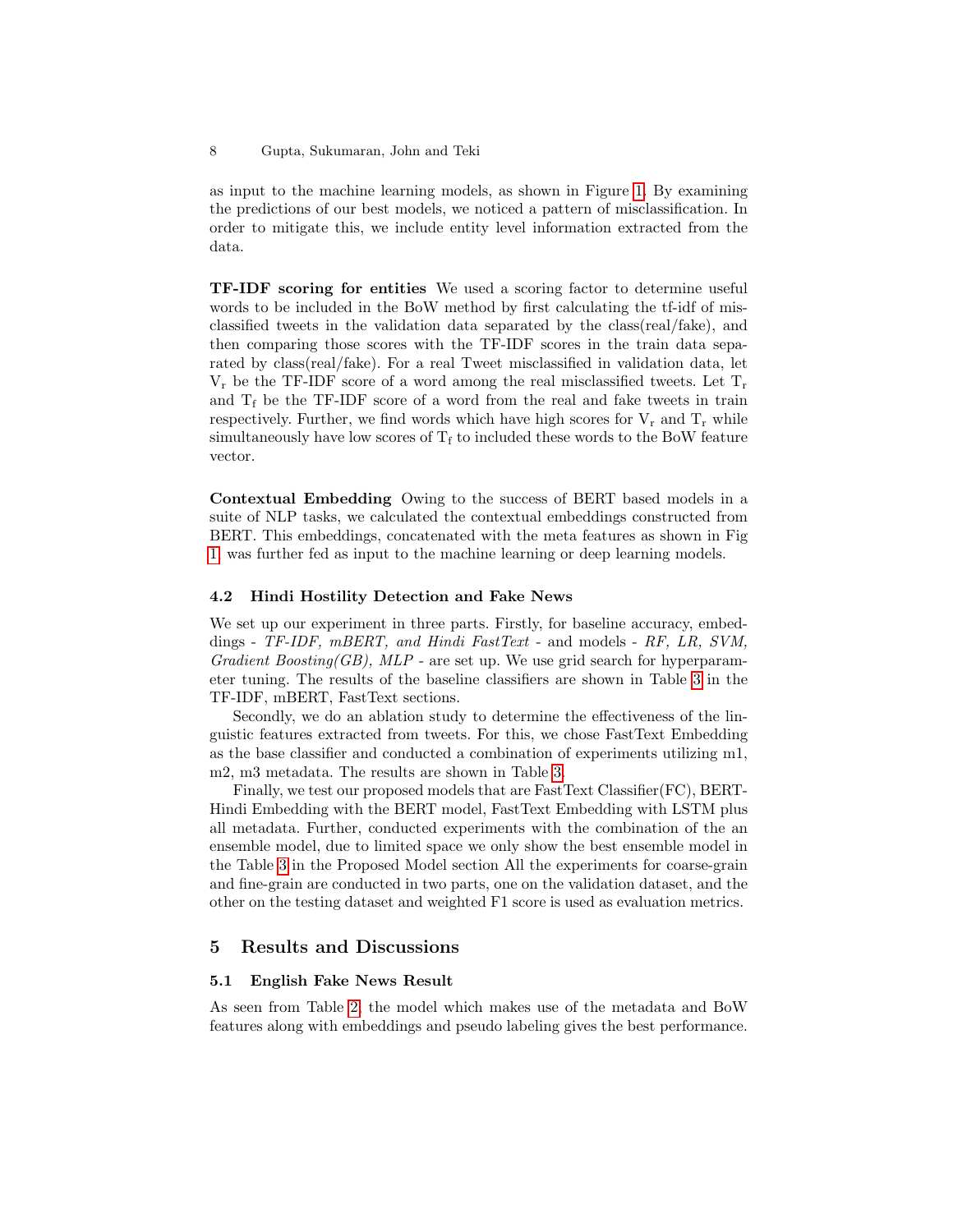| Hostility Detection and Covid-19 Fake News Detection in Social Media |  |  |  |  |
|----------------------------------------------------------------------|--|--|--|--|
|----------------------------------------------------------------------|--|--|--|--|

<span id="page-8-0"></span>

| Model                                                       |       | Val Score $(\%)$  Test Score $(\%)$ |
|-------------------------------------------------------------|-------|-------------------------------------|
| Meta with SVM                                               | 93.59 | 93.45                               |
| $Meta + BoW$ with SVM                                       | 93.74 | 93.41                               |
| $Meta + BoW$ Ensemble OR                                    | 91.86 | 91.66                               |
| $Meta + BoW$ Ensemble Majority Vote                         | 93.55 | 93.10                               |
| $ \text{Meta} + \text{BoW}$ with SVM Pseudo-labelling 93.64 |       | 93.41                               |

Table 2: The weighted F1 scores on the English Fake news dataset. We notice that simple distributed embedding based models coupled with meta-data and entity information (via BoW features) exhibit the best performance. The pseudolabelling was done on the test data

We hypothesize and validate the presence of entities involved in hostility and fake news detection. Adding such entities via a BoW feature vector increases the performance of the model. We also notice that contextual embeddings based on BERT architecture didn't provide huge improvements and in fact performed worse than our best model. This could possibly due to the nature of the dataset and the annotation strategy adapted. Furthermore, it is also important to note that there were a few samples in the English fake news dataset which were mis-annotated, but were correctly labeled by our model.

<span id="page-8-1"></span>

Fig. 3: Confusion Matrix of Hindi Hostility coarse-grain classification (left) & English Fake News classification (right)

## 5.2 Hindi Hostility Detection Results

Baseline Classifiers: We see that the FastText based feature combined with LSTM yields the best result, equally matched by the mBERT based embeddings. TF-IDF based models perform poorly, due to the lack of contextual understanding of the text. (Table [3\)](#page-9-0)

Ablation Study: In Table [3,](#page-9-0) the addition of metadata  $(m1,m2,m3)$  increases the F1 score by  $1\%$  in coarse-grain and  $2\%$  in fine-grain respectively. But when m1 and m3 are given together F1 increases by 4%, suggesting a better combination. When all are provided together to the model, an increase of 7% F1 can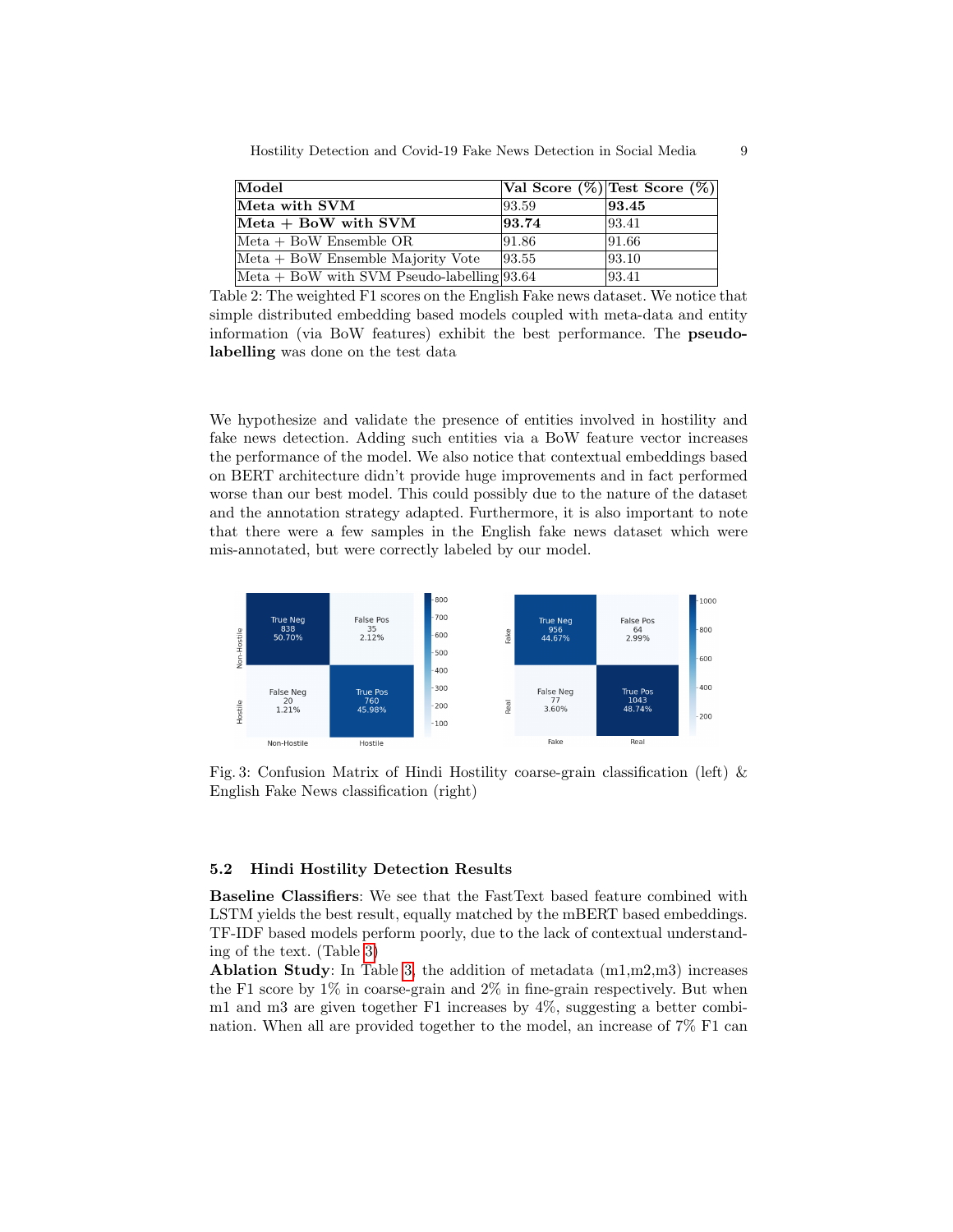<span id="page-9-0"></span>

|                    |                                      | Coarse Grain    |      | Fine Grain      |      |
|--------------------|--------------------------------------|-----------------|------|-----------------|------|
| Method             | Models                               | $w.F-1$         |      | $w.F-1$         |      |
|                    |                                      | Validation Test |      | Validation Test |      |
|                    | $TF-IDF + RF$                        | 0.78            | 0.77 | 0.35            | 0.34 |
|                    | $TF-IDF + SVM$                       | 0.79            | 0.80 | 0.34            | 0.36 |
| TF-IDF             | $TF-IDF + LR$                        | 0.76            | 0.75 | 0.33            | 0.32 |
|                    | $TF-IDF + GB$                        | 0.79            | 0.79 | 0.34            | 0.35 |
|                    | $TF-IDF + MLP$                       | 0.71            | 0.69 | 0.29            | 0.29 |
|                    | $mE + RF$                            | 0.79            | 0.80 | 0.53            | 0.51 |
|                    | $mE + SVM$                           | 0.84            | 0.84 | 0.54            | 0.54 |
| mBERT based        | $mE + LR$                            | 0.83            | 0.84 | 0.51            | 0.51 |
|                    | $mE + GB$                            | 0.81            | 0.81 | 0.52            | 0.52 |
|                    | $mE + LSTM$                          | 0.83            | 0.83 | 0.54            | 0.53 |
|                    | $FE+RF$                              | 0.83            | 0.82 | 0.51            | 0.50 |
|                    | FE+ SVM                              | 0.87            | 0.87 | 0.55            | 0.55 |
| FastText based     | $\overline{FE}$ + LR                 | 0.85            | 0.86 | 0.52            | 0.52 |
|                    | $FE+ GB$                             | 0.85            | 0.84 | 0.52            | 0.53 |
|                    | FE+ LSTM                             | 0.91            | 0.91 | 0.56            | 0.56 |
|                    | $FE + LSTM + m1$                     | 0.92            | 0.92 | 0.58            | 0.58 |
|                    | $FE + LSTM + m2$                     | 0.92            | 0.92 | 0.57            | 0.58 |
| Meta Data Ablation | $FE + LSTM + m3$                     | 0.93            | 0.93 | 0.58            | 0.58 |
|                    | $FE + LSTM + m1 + m2$                | 0.92            | 0.92 | 0.58            | 0.58 |
|                    | $FE + LSTM + m1 + m3$                | 0.94            | 0.93 | 0.59            | 0.60 |
|                    | $\overline{FE + LSTM + m2 + m3}$     | 0.93            | 0.93 | 0.58            | 0.58 |
|                    | $\overline{FE+}$ LSTM + m1 + m2 + m3 | 0.94            | 0.95 | 0.59            | 0.63 |
|                    | $FE + FC$                            | 0.92            | 0.92 | 0.58            | 0.58 |
| Proposed Model     | $HBE + Bert$                         | 0.96            | 0.96 | 0.60            | 0.61 |
|                    | Ensemble Model                       | 0.97            | 0.97 | 0.61            | 0.62 |

Table 3: The results on the Hindi Hostility dataset. Here m1, m2, m3 are abusive language count, URL, mention, Hashtag count, and emoji count, respectively. FE, mE, HBE, are FastText, mBERT, and Hindi-BERT Embedding.

| Class Name Precision Recall F1 |       |       |       | Defa |
|--------------------------------|-------|-------|-------|------|
| Non-Hostile                    | 10.98 | 10.96 | 0.97  |      |
| Hostile                        | 0.96  | 0.97  | 10.97 |      |
| $W.\text{avg/Total }  0.97$    |       | 0.97  | 0.97  | Off  |
|                                |       |       |       |      |

| Class name precision Recall F1 Support |      |      |          |     |
|----------------------------------------|------|------|----------|-----|
| Defamation                             | 0.30 | 0.72 | 0.42     | 169 |
| Fake                                   | 0.67 | 0.84 | 0.77     | 334 |
| Hate                                   | 0.44 | 0.80 | 0.57     | 237 |
| Offensive                              | 0.46 | 0.79 | 0.59     | 219 |
| W.avg/Total                            | 0.50 | 0.80 | $0.62\,$ | 959 |

Table 4: The Coarse-grain performance  $(\overline{\text{left}}) \& \text{the } \overline{\text{Fine}-\text{grain } \text{performance } \text{of}}$ the best Ensemble Model (right).

be observed in test data yielding to best F1 in fine-grain. Based on Table [3](#page-9-0) we observe that the fake tweet are easier to detect as compared to other classes. We also see that, due to the abusive language detector(m1) as a feature, we are able to detect the offensive tweets better.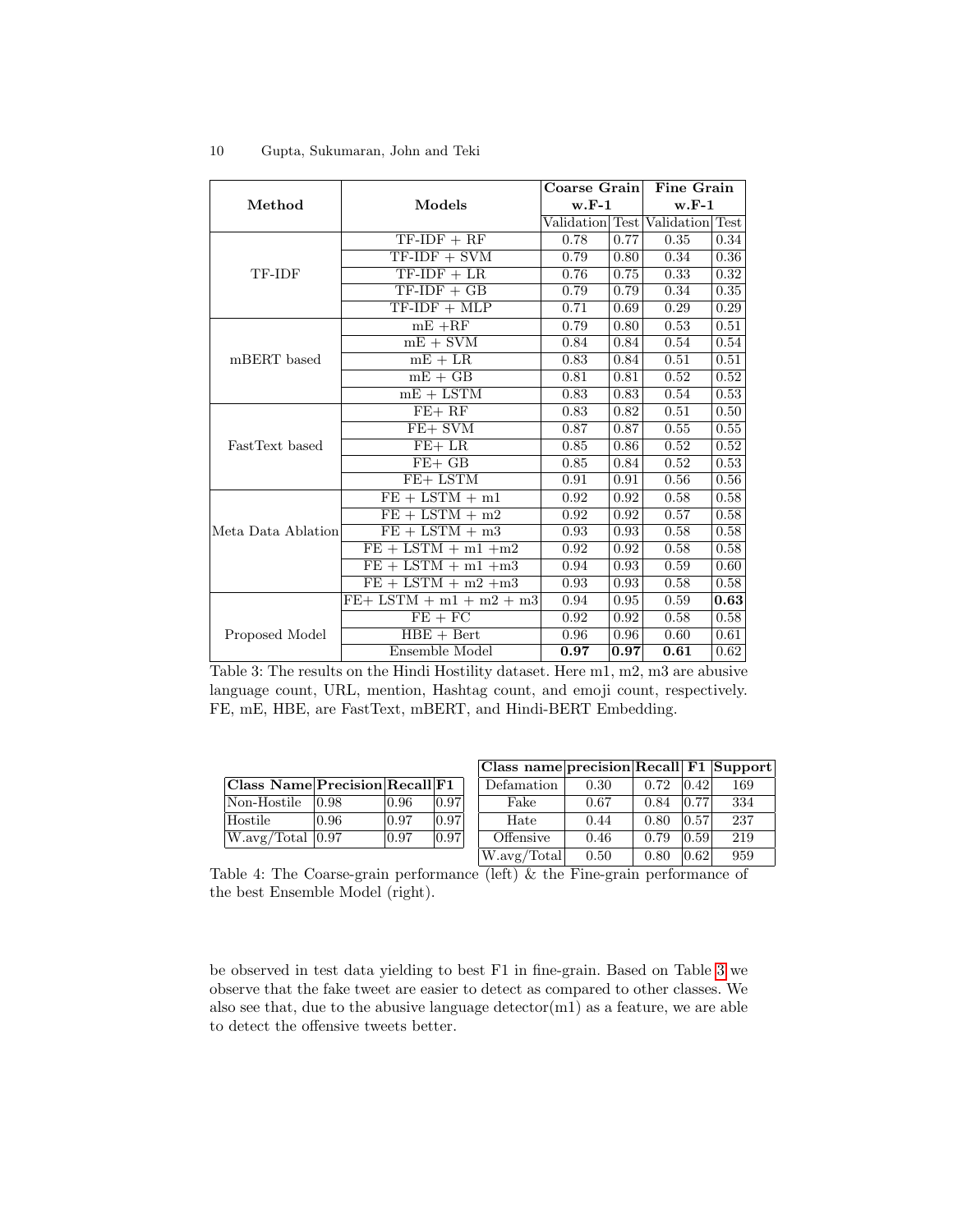Proposed Model: As an individual model, Hindi BERT Embedding with BERT model yields the best result for coarse-grain classification and FastText-LSTM with metadata yields best result on fine-grain classification on test data. Our best score is achieved on the Hindi-Hostility task, where we secured 5th rank out of 45 teams using an ensemble model. From Figure [3](#page-8-1) we can see our Ensemble model predicts only 20 out of 1653 tweets as False Negative and 35 out of 1653 detected as a false negative, yielding 0.97 F1.

## 6 Conclusion

In this paper, we address hostility and fake news detection on the Devanagari (Hindi language) script using an ensemble model, coupled with abusive language detector and metadata to attain an F1 score of 0.97. Furthermore, we also attained an F1 score of 0.93 on the English fake news detection task using a model based on Word2Vec embeddings, metadata, and entity features. Our results highlight that representation learning models augmented with data specific rules and features outperform the vanilla deep learning models.

Both the tasks attempted in our paper are far from solved and bringing in modalities like, images or videos, social network structures, user-based embeddings, event-based embeddings and more could help improve the current model. Furthermore, as the manual curation of such datasets is laborious and prone to errors, methods from semi-supervised learning and weak supervision could be leveraged.

## References

- <span id="page-10-0"></span>1. Mohit Bhardwaj, Md Shad Akhtar, Asif Ekbal, Amitava Das, and Tanmoy Chakraborty. Hostility detection dataset in hindi. arXiv preprint arXiv:2011.03588, 2020.
- <span id="page-10-3"></span>2. David M Blei, Andrew Y Ng, and Michael I Jordan. Latent dirichlet allocation. Journal of machine Learning research, 3(Jan):993–1022, 2003.
- <span id="page-10-2"></span>3. Aditya Bohra, Deepanshu Vijay, Vinay Singh, Syed Sarfaraz Akhtar, and Manish Shrivastava. A dataset of hindi-english code-mixed social media text for hate speech detection. In Proceedings of the second workshop on computational modeling of people's opinions, personality, and emotions in social media, pages 36–41, 2018.
- <span id="page-10-5"></span>4. Piotr Bojanowski, Edouard Grave, Armand Joulin, and Tomas Mikolov. Enriching word vectors with subword information. Transactions of the Association for Computational Linguistics, 5:135–146, 2017.
- <span id="page-10-6"></span>5. Kevin Clark, Minh-Thang Luong, Quoc V Le, and Christopher D Manning. Electra: Pre-training text encoders as discriminators rather than generators.  $arXiv$ preprint arXiv:2003.10555, 2020.
- <span id="page-10-1"></span>6. Jacob Devlin, Ming-Wei Chang, Kenton Lee, and Kristina Toutanova. Bert: Pretraining of deep bidirectional transformers for language understanding. arXiv preprint arXiv:1810.04805, 2018.
- <span id="page-10-4"></span>7. Nemanja Djuric, Jing Zhou, Robin Morris, Mihajlo Grbovic, Vladan Radosavljevic, and Narayan Bhamidipati. Hate speech detection with comment embeddings. In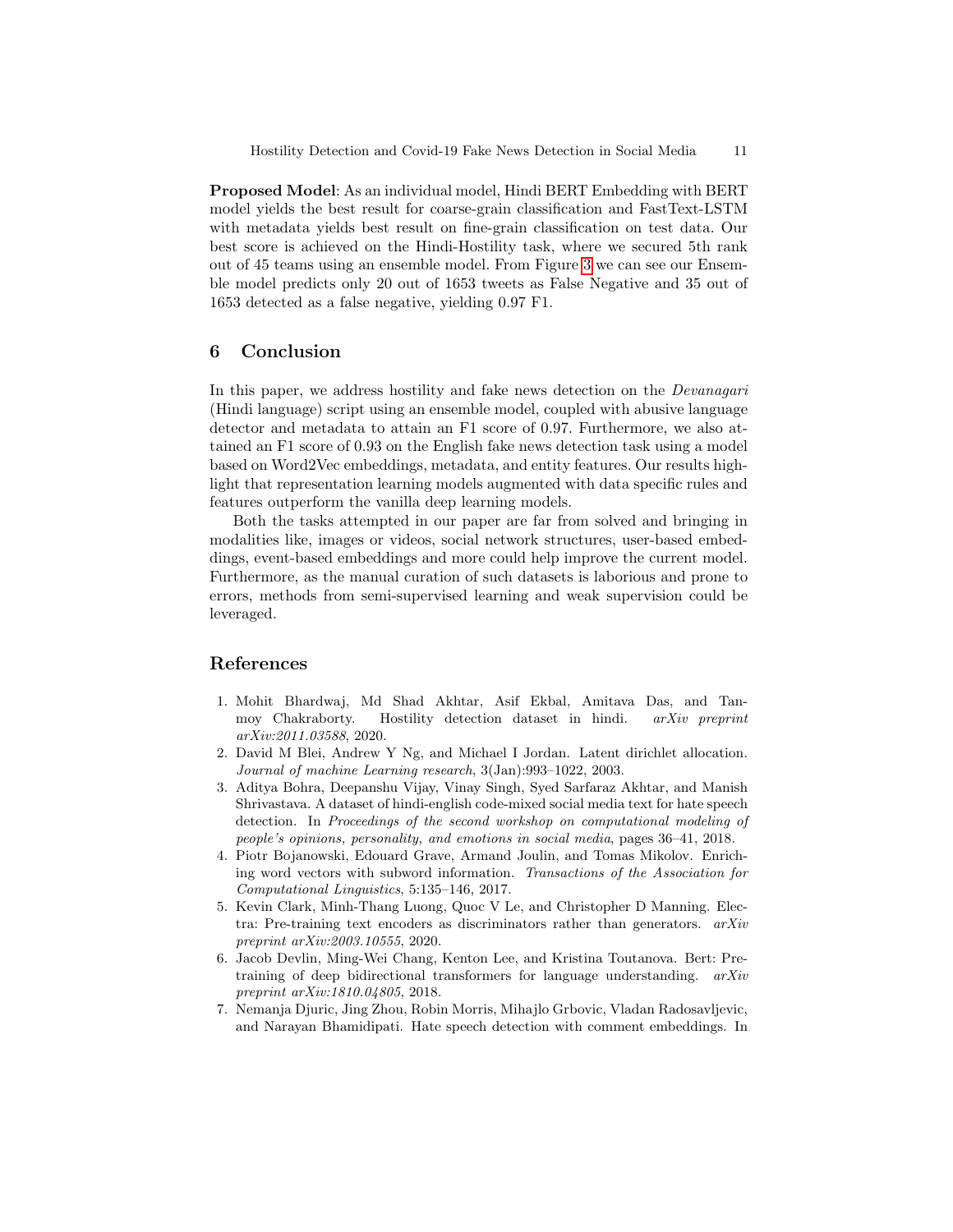Proceedings of the 24th international conference on world wide web, pages 29–30, 2015.

- <span id="page-11-13"></span>8. Sepp Hochreiter and Jürgen Schmidhuber. Long short-term memory. Neural computation, 9(8):1735–1780, 1997.
- <span id="page-11-4"></span>9. Dhruv Khattar, Jaipal Singh Goud, Manish Gupta, and Vasudeva Varma. Mvae: Multimodal variational autoencoder for fake news detection. In The World Wide Web Conference, pages 2915–2921, 2019.
- <span id="page-11-8"></span>10. Irene Kwok and Yuzhou Wang. Locate the hate: Detecting tweets against blacks. In Proceedings of the twenty-seventh AAAI conference on artificial intelligence, pages 1621–1622, 2013.
- <span id="page-11-7"></span>11. Zhenzhong Lan, Mingda Chen, Sebastian Goodman, Kevin Gimpel, Piyush Sharma, and Radu Soricut. Albert: A lite bert for self-supervised learning of language representations. arXiv preprint arXiv:1909.11942, 2019.
- <span id="page-11-5"></span>12. Nayeon Lee, Belinda Z Li, Sinong Wang, Wen-tau Yih, Hao Ma, and Madian Khabsa. Language models as fact checkers? arXiv preprint arXiv:2006.04102, 2020.
- <span id="page-11-11"></span>13. Jindřich Libovický, Rudolf Rosa, and Alexander Fraser. How language-neutral is multilingual bert? arXiv preprint arXiv:1911.03310, 2019.
- <span id="page-11-10"></span>14. Yinhan Liu, Myle Ott, Naman Goyal, Jingfei Du, Mandar Joshi, Danqi Chen, Omer Levy, Mike Lewis, Luke Zettlemoyer, and Veselin Stoyanov. Roberta: A robustly optimized bert pretraining approach. arXiv preprint arXiv:1907.11692, 2019.
- <span id="page-11-2"></span>15. Tomas Mikolov, Kai Chen, Greg Corrado, and Jeffrey Dean. Efficient estimation of word representations in vector space. arXiv preprint arXiv:1301.3781, 2013.
- <span id="page-11-14"></span>16. Marzieh Mozafari, Reza Farahbakhsh, and Noël Crespi. A bert-based transfer learning approach for hate speech detection in online social media. In International Conference on Complex Networks and Their Applications, pages 928–940. Springer, 2019.
- <span id="page-11-15"></span>17. Alex Nikolov and Victor Radivchev. Nikolov-radivchev at semeval-2019 task 6: Offensive tweet classification with bert and ensembles. In Proceedings of the 13th International Workshop on Semantic Evaluation, pages 691–695, 2019.
- <span id="page-11-0"></span>18. Parth Patwa, Mohit Bhardwaj, Vineeth Guptha, Gitanjali Kumari, Shivam Sharma, Srinivas PYKL, Amitava Das, Asif Ekbal, Shad Akhtar, and Tanmoy Chakraborty. Overview of constraint 2021 shared tasks: Detecting english covid-19 fake news and hindi hostile posts. In Proceedings of the First Workshop on Combating Online Hostile Posts in Regional Languages during Emergency Situation (CONSTRAINT). Springer, 2021.
- <span id="page-11-1"></span>19. Parth Patwa, Shivam Sharma, Srinivas PYKL, Vineeth Guptha, Gitanjali Kumari, Md Shad Akhtar, Asif Ekbal, Amitava Das, and Tanmoy Chakraborty. Fighting an infodemic: Covid-19 fake news dataset. arXiv preprint arXiv:2011.03327, 2020.
- <span id="page-11-3"></span>20. Benjamin Riedel, Isabelle Augenstein, Georgios P Spithourakis, and Sebastian Riedel. A simple but tough-to-beat baseline for the fake news challenge stance detection task. arXiv preprint arXiv:1707.03264, 2017.
- <span id="page-11-9"></span>21. Ashish Vaswani, Noam Shazeer, Niki Parmar, Jakob Uszkoreit, Llion Jones, Aidan N Gomez, Lukasz Kaiser, and Illia Polosukhin. Attention is all you need. In Advances in neural information processing systems, pages 5998–6008, 2017.
- <span id="page-11-6"></span>22. Rutvik Vijjali, Prathyush Potluri, Siddharth Kumar, and Sundeep Teki. Two stage transformer model for covid-19 fake news detection and fact checking.  $arXiv$ preprint arXiv:2011.13253, 2020.
- <span id="page-11-12"></span>23. Wiesław Wolny. Emotion analysis of twitter data that use emoticons and emoji ideograms. 2016.